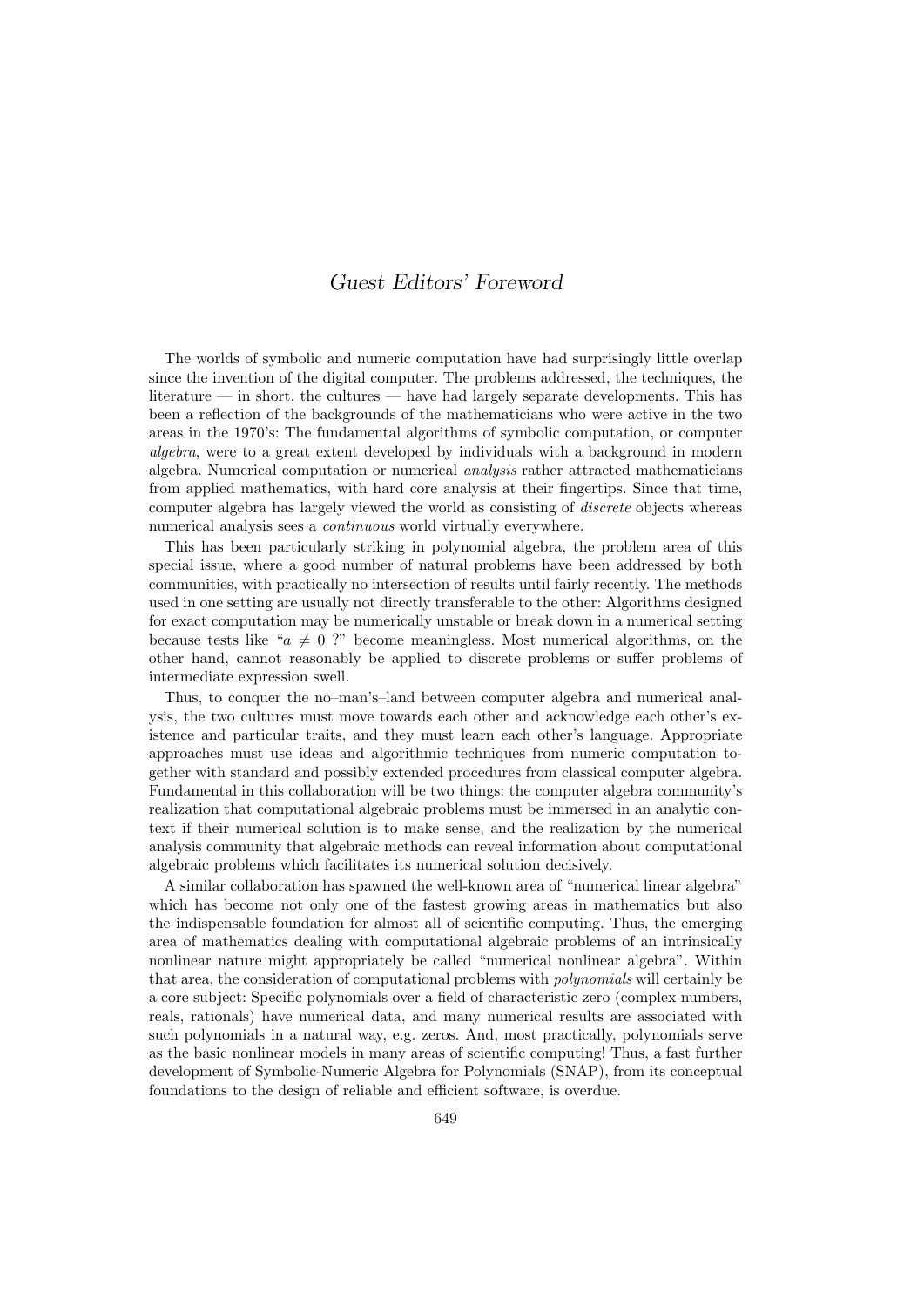While there has been a steady trickle of interest and results in symbolic-numeric algorithms over the past decades, we have seen a vigourous growth in the area recently. A few papers appeared in 1995 introducing new approaches in the area. The European project FRISCO (FRamework for Integrated Symbolic-numeric COmputation) was launched in 1996, combining the efforts of several groups having backgrounds in symbolic and numerical computing. As one outgrowth, a SNAP workshop was organized at INRIA Sophia-Antipolis (near Nice, France) which brought together a group of some 40 researchers in the area from all over the world. The meeting became seminal for a further spread of activities: after only occasional contributions from SNAP in earlier ISSACs and still only 3 at ISSAC 96, the number has risen to about 8 in ISSAC 97 and about 12 plus a tutorial at ISSAC 98 (exact counts depending on personal views); this reflects not only the growing volume of research in SNAP but also the willingness of the program committees to consider contributions from SNAP as worthwhile for presentation. Numerical polynomial algebra has become part of the mainstream of symbolic and algebraic computation.

The idea of this special volume originated at the ISSAC 96 in Zürich: it was felt that a collection of papers as they had been presented at the SNAP workshop in Sophia-Antipolis should be collected into an archival publication. The JSC Special Issues Coordinator, Bruno Buchberger, reacted favorably to this idea and asked the two of us to serve as Guest Editors for a special issue of JSC on Symbolic-Numeric Algebra for Polynomials.

We were honoured to respond to this invitation. We had both become interested in the area of symbolic numeric algebra for polynomials in the early 90's, though from complementary points of departure: While one of us (SMW) came from a background of symbolic computing, the other (HJS) had been involved in various aspects of numerical computation throughout his career. In his work on computer algebra systems, SMW had been trying to develop a design which would allow both symbolic and floating point computation to be efficient. SNAP provided a rich test domain: his collaboration with Corless, Gianni and Trager adopted numerical linear algebra tools in solving algebraic problems, taking a geometric view of the problem space. Their ISSAC 95 paper introduced this new approach to the computer algebra community. HJS, on the other hand, had only felt challenged to develop a fuller understanding of the essentials of constructive polynomial algebra when he had become aware of the apparent discontinuities in many algebraic constructs and of the instabilities of many algebraic algorithms but also of their enormous potential for numerical computation.

A call for papers was issued in the late fall of 1996; it asked for papers contributing to the understanding of the interaction of symbolic and numeric computing and relevant for the design of algorithms for the solution of related problems. The response was quite encouraging: 27 manuscripts arrived at our desks for consideration. In the subsequent review process, it was our goal to delimit the scope of the special issue by a clear adherence to the four words represented in SNAP: Only papers which properly related to all four of them were seriously considered. We have to be grateful to a great number of referees who spent their valuable time in reading papers and providing us with their expert opinions. As it often happens, the review process took much longer than originally anticipated, which may have frustrated a good number of the authors; we wish to apologize to them for this delay.

Finally, nine papers were retained for publication in the special issue; they are of high scientific quality and also matched our image of the special issue; the given page limit was a further restricting factor. Thus many good manuscripts could not be considered; we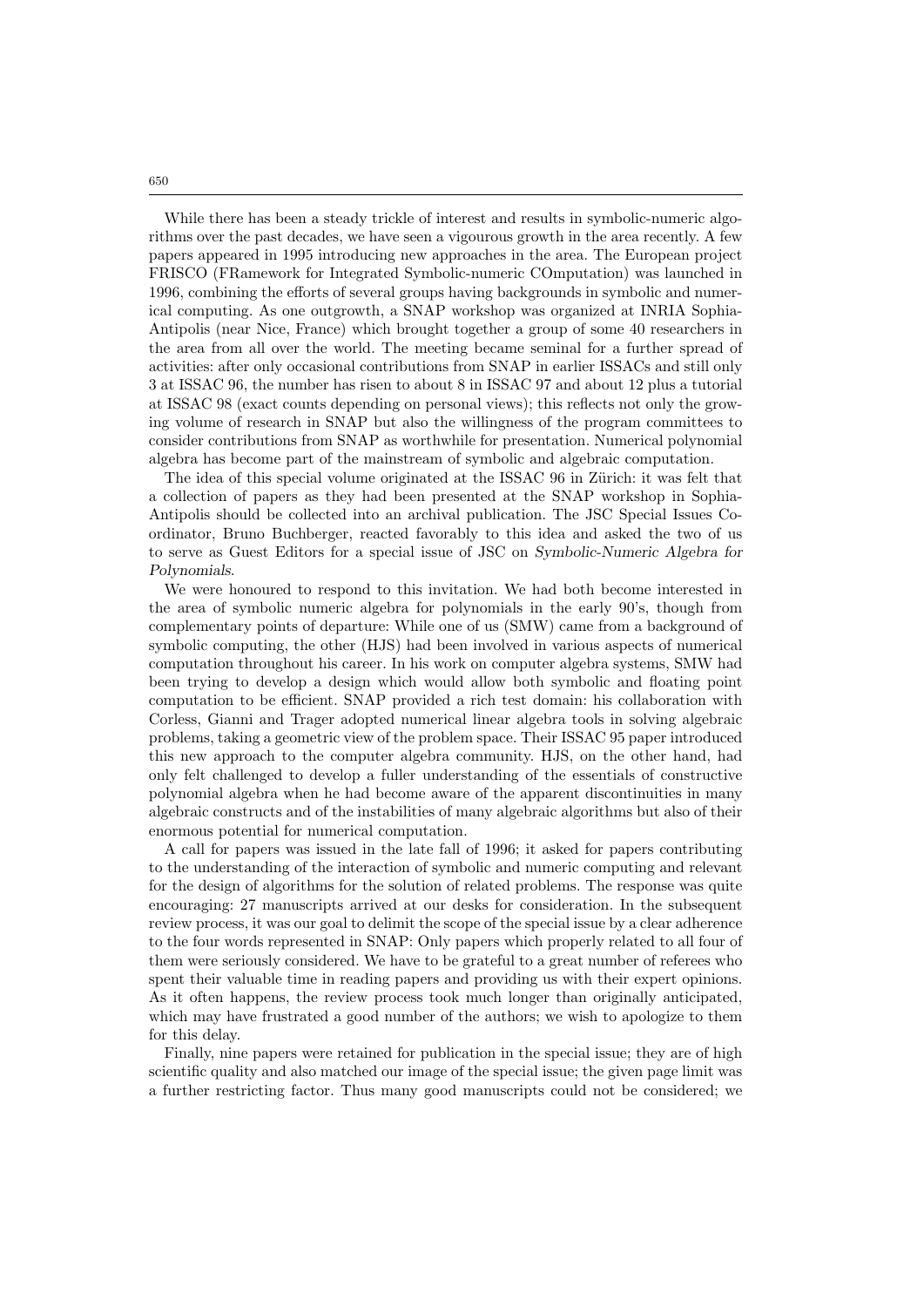trust that they will—perhaps in a modified form—find their ways to publication through different venues.

The problem where the desirability of a numerical embedding was first realized in the computer algebra community is the computation of the greatest common divisor of univariate polynomials. Here, the discontinuity of the algebraic concept is too apparent: Whenever  $p_1$  and  $p_2$  have a nontrivial g.c.d., it "disappears" upon almost all arbitrarily small changes in their coefficients. This has led to various definitions of a pseudo-g.c.d. and to various algorithms for its computation. The first four papers in this issue address the g.c.d. problem. The first paper (by Karmarkar and Lakshman) presents a comprehensive analysis, it is the most definitive paper on the subject to date; it is also prototypical for many current contributions to SNAP in formulating the embedded problem as a new "strict" problem (an optimization problem in this case) and solving it in the computer algebra spirit. The second paper (by Zhi and Wu) is an elaboration of the first one: it exposes some interesting details of a special situation. The other two papers (by Beckermann and Labahn) present a much more numerics-minded discussion of a more realistic formulation of the g.c.d. problem. The first one of the two companion papers presents the essentials of the authors' ideas while the second one contains a thorough analysis of the algorithmic aspects which displays the many issues which have to be addressed in a rigorous study of a symbolic-numeric algorithm.

A central problem area of SNAP is clearly the determination of zeros of multivariate polynomial systems. First of all, even in systems with integer coefficients, the zeros are generally not rational numbers so that their numerical values can only be determined approximately. Moreover, when such systems arise in scientific computing, some of their coefficients are usually known with limited accuracy only. Unfortunately, there are only two papers in this issue which treat aspects of this problem area directly. The first one (by Mourrain) addresses one of the central issues: the use of linear algebra techniques for polynomial systems solving. It has become well-known that 0-dimensional polynomial system are equivalent (for the purpose of root finding) to matrix eigenproblems; but there are various potential approaches to the computational generation of the associated matrices. Mourrain's paper explains and compares some of the latest techniques. The other paper (by Tran) addresses the iterative refinement of an approximate zero: polynomial systems are often not regular (their Jacobian is not square or it is singular along a manifold) so that Newton's method cannot be applied immediately. The paper uses the Wu-Ritt regularization technique to reformulate the system and pseudoinverses of the Jacobian for the iterative improvement.

Both papers assume exact input and strive to compute approximations of the exact zeros to a desired accuracy efficiently. The note by Shirayanagi and Sweedler on automatic algorithm stabilization suggests a general scheme for the use of approximate computation under these circumstances. Although the scope of this scheme has not yet been fully established, we have included its presentation as a stimulus for discussion.

The remaining two papers discuss special problems in the realm of SNAP: The one (by Huber, Sottile, and Sturmfels) develops numerical homotopy algorithms for solving the systems of polynomial equations which arise from the classical Schubert calculus. The other one (by Gianni, Seppälä, Silhol, and Trager) presents a theoretical basis and an algorithm for computing a representation of a compact Riemann surface as an algebraic plane curve and for finding a numerical approximation for its period matrix.

It must be emphasized that the content of this special issue does not give a balanced let alone a complete picture of the subject area; in view of the rapid development of SNAP